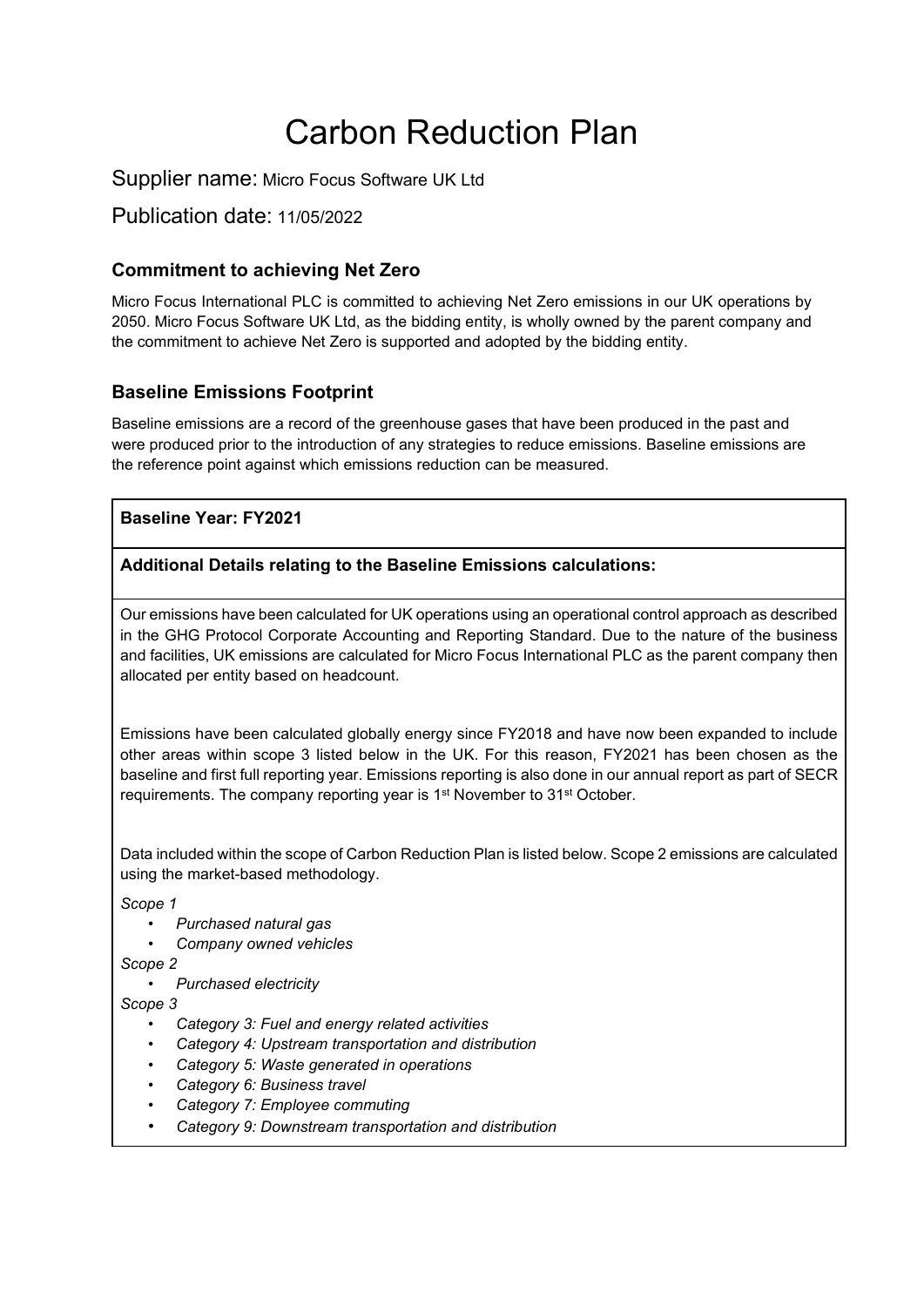## **Baseline and Current Emissions Reporting**

| Reporting Year: FY2021 - 1 <sup>st</sup> November 2020 to 31 <sup>st</sup> October 2021 |                                                         |                             |
|-----------------------------------------------------------------------------------------|---------------------------------------------------------|-----------------------------|
| <b>EMISSIONS</b><br>(tCO <sub>2</sub> e)                                                | <b>Micro Focus International PLC</b><br>- UK Operations | Micro Focus Software UK Ltd |
| Scope 1                                                                                 | 238                                                     | 96                          |
| Scope 2                                                                                 | 17                                                      | 7                           |
| Scope 3<br>(Included Sources)                                                           | 351                                                     | 142                         |
| <b>Total Emissions</b>                                                                  | 605                                                     | 246                         |

## **Emissions reduction targets**

To continue our progress towards achieving Net Zero, we have adopted the following carbon reduction targets.

We project that carbon emissions will decrease over the next five years to 478tCO<sub>2</sub>e by FY2026, a reduction of 21%. This has been selected as it is in line with methodology set by the Science Based Targets Initiative. Our long-term target is to achieve Net Zero emissions by 2050.



# **Carbon Reduction Projects**

### Completed Carbon Reduction Initiatives

Commitment to reducing our environmental impact is one of our company-wide environmental, social and governance (ESG) goals. As part of this the following [environmental management measures and](https://www.microfocus.com/en-us/corporate-responsibility/environment)  [projects](https://www.microfocus.com/en-us/corporate-responsibility/environment) have been completed or implemented:

• Introduced PLANET, an employee resource group, to give our people the opportunity to share best practice, influence policy and play an important part in the stewardship of our environmental work